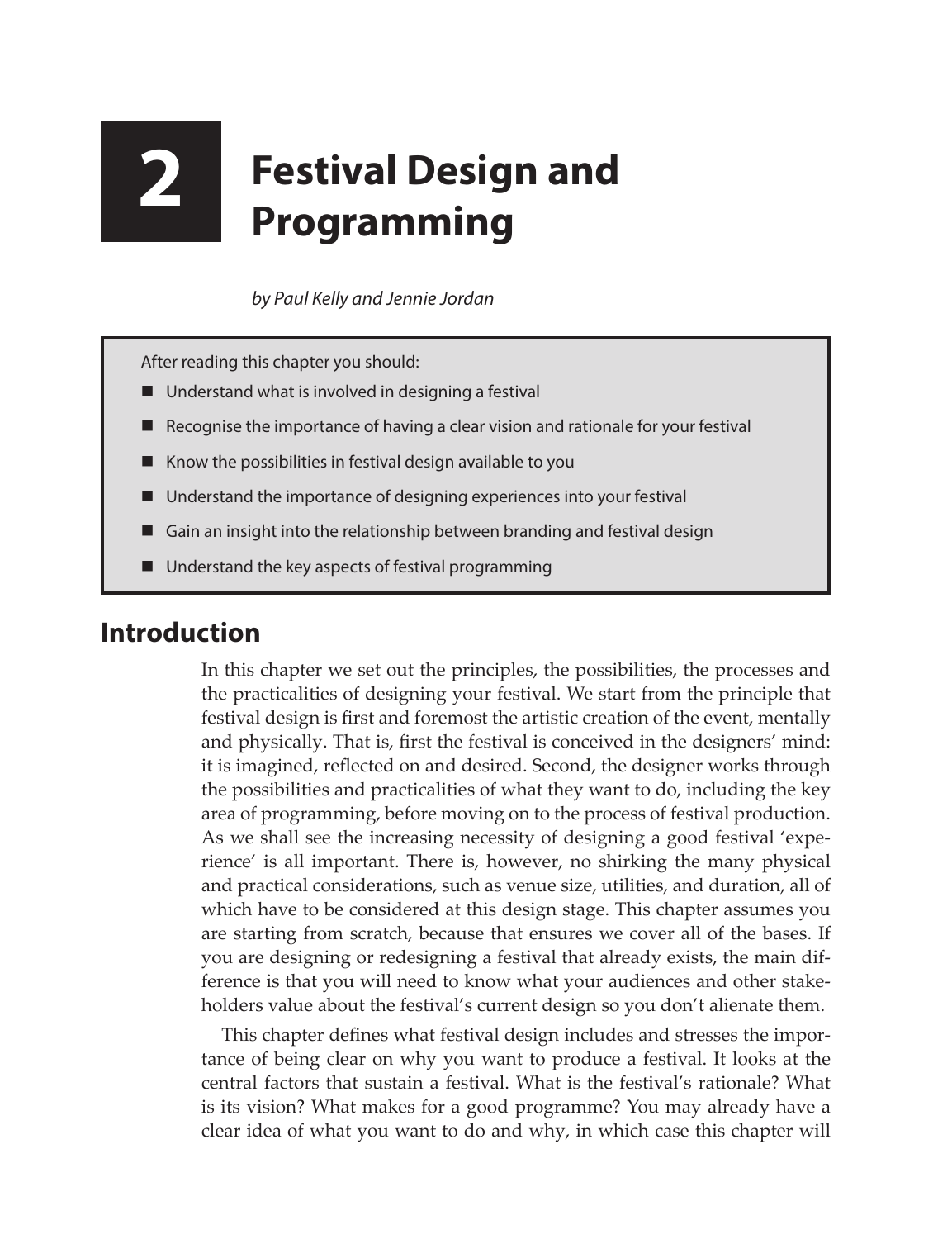be a good means of testing it. Alternately you may know you want to stage a festival but may not be clear on the theme or rationale. This chapter will help you focus on that.

Finally, festivals are a combination of vision and detail. It is often easiest to start with the details such as logo design or decor, but don't let that distract you from the core questions of why you want to undertake this difficult, tiring and risky project, and who you are producing it for. The chapter starts with the vision and rationale as this will inform the all-important detail that will follow. You don't build a house without first laying the foundations. Festival design can involve a wide range of rationales and motivations. These can include personal motivators including beliefs and philosophy, aesthetic and artistic rationale, place and spatial issues and of course finances. We will examine all of them in this chapter.

## **The principles**

#### **Why 'design'?**

The term design can be interpreted in a micro and a macro way. The micro application is the physical, graphical or digital look and feel of the outcome; its aesthetic qualities, and those are of course important. In building terms, the design is the iconic aspect of the construction. Visual design is what is most memorable about places like Sydney Opera House, the Eden Project in Cornwall and the Pyramid Stage at *Glastonbury*.

In contrast, the macro way of planning a festival starts not with the detail of aesthetic design, but with your festival's overall rationale. What is the purpose of your festival? This is a crucially important aspect of design. How will it function? Does your proposal work to achieve what you set out to do, your purpose? A building that looks beautiful, but doesn't meet the functional requirements of the people who use it will be deemed a failure. The same is true of your festival.

Sometimes the function of a festival is extremely clear. A key part of the mantra of *Burning Man* in America's Nevada Desert, alongside 'no spectators', is 'leave no trace'. *Burning Man* attracts thousands of people to a pristine *Wilderness* where it creates a memorable nine-days of 'immersive environmental theatre' in which all sorts of extraordinary human-made activities take place (see Bowditch, 2016). It then departs leaving no trace. That is festival design in action: the form, a sustainable participatory festival, follows the function, to create and celebrate a community of environmentally concerned activists. Much as aesthetics form an important part of it, *Burning Man* is about much more than just aesthetics. It is the mix of location, activity, experience and a concern for the environment.